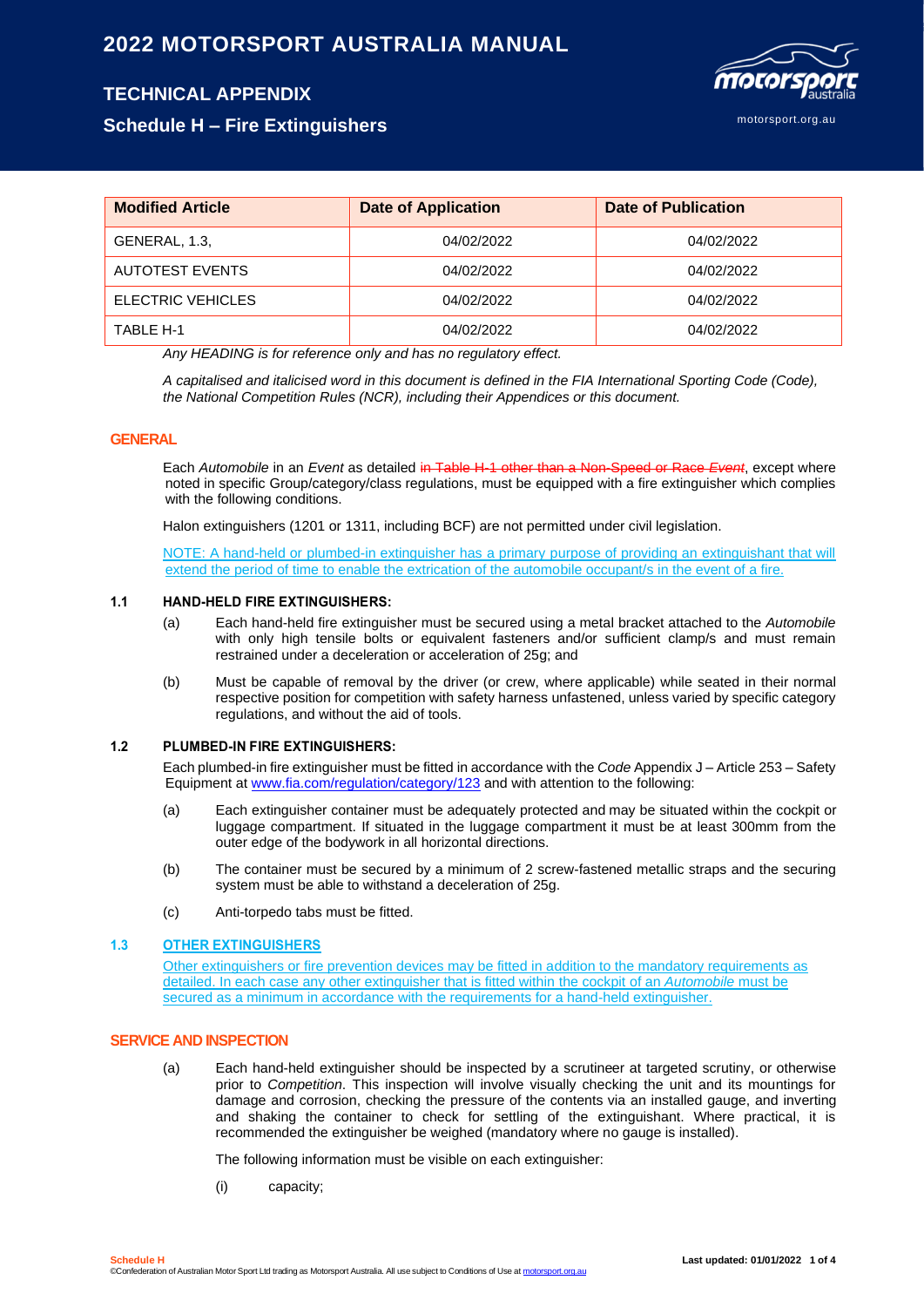- (ii) type of extinguishant;
- (iii) weight or volume of the extinguishant; and
- (iv) date of manufacture of the extinguisher.
- (b) Each AS1841 standard fire extinguisher must be serviced every three years in accordance with AS1851 for a fire extinguisher in an adverse operating environment. If the extinguisher is compliant with another acceptable standard, it must be serviced every two years. This servicing must be undertaken in accordance with the procedures laid out by the manufacturer and/or the relevant standard (e.g. AS1851 for AS1841 extinguishers) and will include a hydrostatic pressure test of the extinguisher body. A report from the servicing agent must be supplied to a scrutineer on demand as proof of a service being completed. A service tag will not be accepted as proof of the extinguisher having been serviced.
- (c) Each fire extinguisher which is homologated by the *FIA* must be serviced either by the manufacturer or their agent no more than two years after either the date of filling or the date of the last service. This servicing must be undertaken in accordance with the procedures laid out by the manufacturer and/or the relevant standard.

#### **AUTOTEST EVENTS**

In accordance with relevant *Event* regulations.

#### **SPEED EVENTS, DRIFTING AND RACE EVENTS**

Each *Automobile* must be fitted with a fire extinguisher(s) in accordance with Table H-1.

Where a *Speed Event* is conducted within a *Circuit Race Event* the requirements for a Fire Extinguisher will be as for *Circuit Race* in accordance with Table H-1. In this application the venue/track must maintain the required fire response as applied for the *Circuit Race Event* for the *Speed Event* component.

The fitment of an "on-board" extinguishing system homologated by the *FIA* will be an acceptable alternative to the fitment of a separate extinguisher.

#### **RALLY/ROAD EVENTS**

Each *Automobile* must be fitted with a hand-held fire extinguisher/s in accordance with Table H-1, and in addition must be equipped as follows:

- (a) In an *International Competition* each *Automobile* must comply with the current *FIA Code* for fire extinguishers.
- (b) In an Australian Rally Championship *Event* each *Automobile* in the ARC class/es must be equipped with a plumbed-in fire extinguisher system in accordance with those permitted for Rally use in *FIA* Technical List No. 16 and *FIA* Technical List No. 52 and fitted in accordance with *FIA Code* Appendix J. Article 253. However where a *Driver* is competing in their home State² in an *Automobile* manufactured prior to January 2000, the *Automobile* will be exempt from this requirement.
- (c) In a *State Competition* an *Automobile* manufactured after 1 January 2000³ must be equipped with a plumbed-in fire extinguisher system approved by the *FIA*<sup>1</sup>.

#### **NOTES:**

<sup>1</sup> Plumbed-in fire extinguisher systems that are in accordance with those permitted for *Rally* use in *FIA* Technical List No. 16 and *FIA* Technical List No. 52 and fitted in accordance with *FIA Code*  Appendix J*.* Article 253.

It is highly recommended that each *Automobile* in a *State Competition* or lower status *Event* is also fitted with a compliant *FIA* extinguisher system.

² Where in a particular year there is no round of the ARC in the driver's home state, a driver may nominate another State to be his home State.

³ This date refers to the original date of manufacture of the *Automobile*, and not the date on which it was built as a *Rally Automobile*.

(d) For each type of rally/road event, refer Table H-1.

**NOTE:** It is highly recommended that each new *Automobile* built for Rally/Road is equipped with an extinguisher system compliant, for *Rally*, with *FIA* Technical List No.16 or *FIA* Technical List No. 52.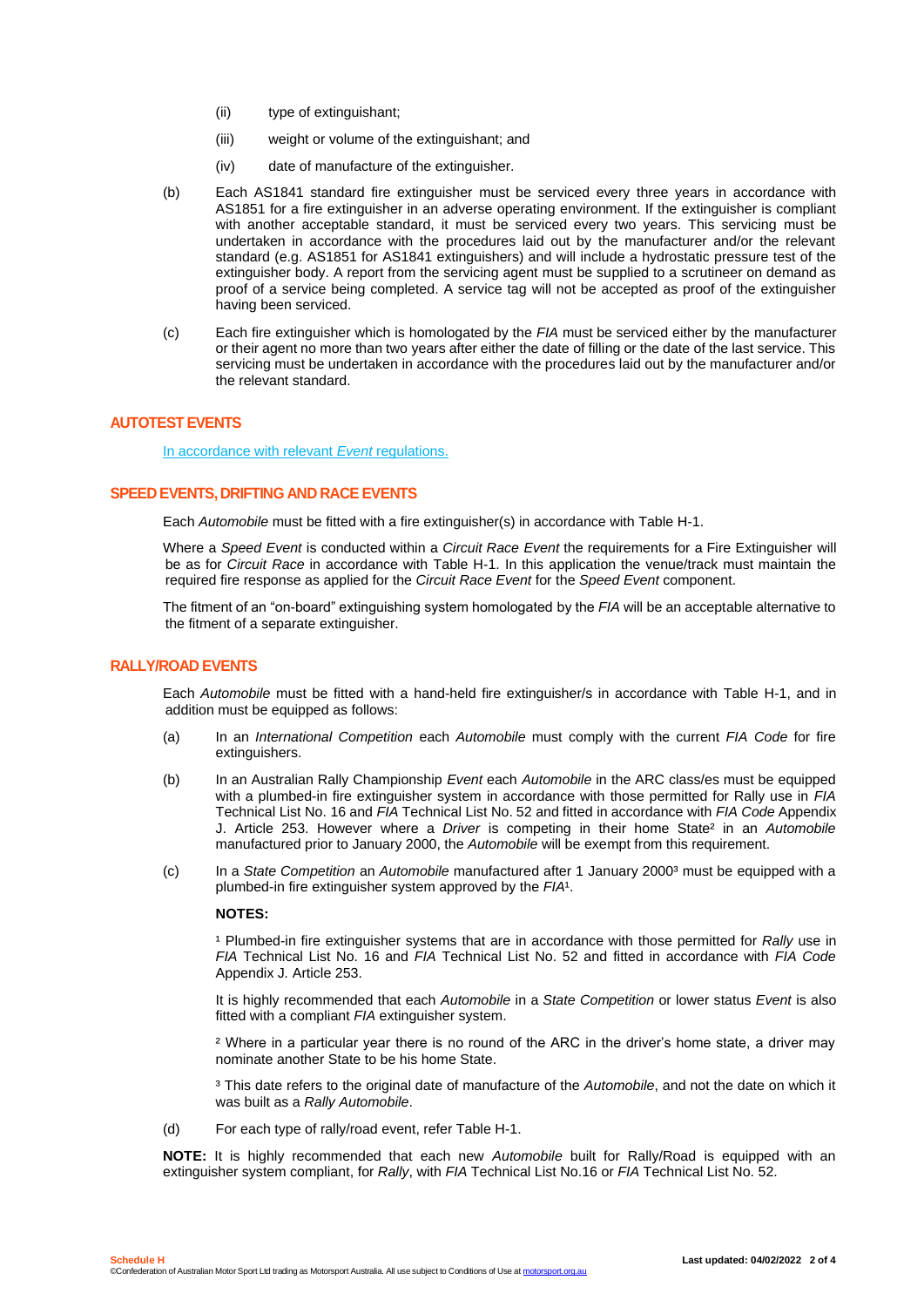# **OFF ROAD EVENTS**

Each *Automobile* must be fitted with a fire extinguisher/s in accordance with Table H-1.

#### **ELECTRIC VEHICLES**

Each Electric Vehicle must be fitted with a fire extinguisher/s in accordance with Table H-1.

Hand Held Extinguisher/s or Plumbed – In Extinguisher systems with an extinguishing medium proven to not create a conductive atmosphere and in compliance with the *FIA* Standards are highly recommended for an EV (i.e FX G-Tec, Novec 1230, 4F Universal). More than one type of fire extinguisher may be necessary to cope with the different types of flammable components.

### **TABLE H-1**

#### **MINIMUM HAND-HELD EXTINGUISHER STANDARDS / REQUIREMENTS**

| <b>Event type</b>                                         | <b>Hand-held extinguisher</b><br>standard     | Minimum total capacity <sup>2</sup> |
|-----------------------------------------------------------|-----------------------------------------------|-------------------------------------|
| <b>Autotest</b>                                           | In accordance with relevant Event regulations |                                     |
| Speed including<br>Drifting                               | AS1841.5 - ABE Powder<br>or FIA Standard      | 1kg                                 |
| Off Road                                                  | AS1841.5 - ABE Powder<br>or FIA Standard      | 2ka                                 |
| <b>Special Stage</b><br>Rally/S2 Rally<br>Sprint          | $AS1841.5 - ABE Power$<br>or FIA Standard     | 2kg                                 |
| <b>S1 Rally Sprint</b><br>(venue unmanned<br>by marshals) | AS1841.5 - ABE Powder<br>or FIA Standard      | 1kg                                 |
| <b>Other Rally/Road</b><br><b>Events</b>                  | In accordance with relevant Event regulations |                                     |
| <b>Circuit Race</b>                                       | Not mandatory <sup>1</sup>                    |                                     |
| <b>Electric Vehicles</b><br><b>ALL Events</b>             | AS1841.5 - ABE Powder<br>or FIA Standard      | 2kg                                 |

<sup>1</sup>Fire extinguishers are not mandatory for an *Automobile* competing in a *Circuit Race Event*, except where mandated by Group/category/class regulations, however a fire extinguisher that meets the standards for a *Speed Event* as above is highly recommended.

²The minimum capacity of 2kg may be made up by the fitment of 2 x 1kg extinguishers.

# **AUSTRALIAN STANDARD EXTINGUISHERS**

| <b>Extinguisher</b> | <b>Extinguisher</b><br><b>Standard</b> | <b>Notes</b>                                                                                                                                                                                                                                                                                |
|---------------------|----------------------------------------|---------------------------------------------------------------------------------------------------------------------------------------------------------------------------------------------------------------------------------------------------------------------------------------------|
| Powder ABE          | AS 1841.5                              | General Purpose, suitable for most fire types.<br>This Australian Standard extinguisher is the most common<br>extinguisher that is available in 1kg an 2kg sizes. Other<br>Australian Standard extinguisher types (i.e. AS1841.2<br>FOAM) are not readily available in 1 kg and 2 kg sizes. |